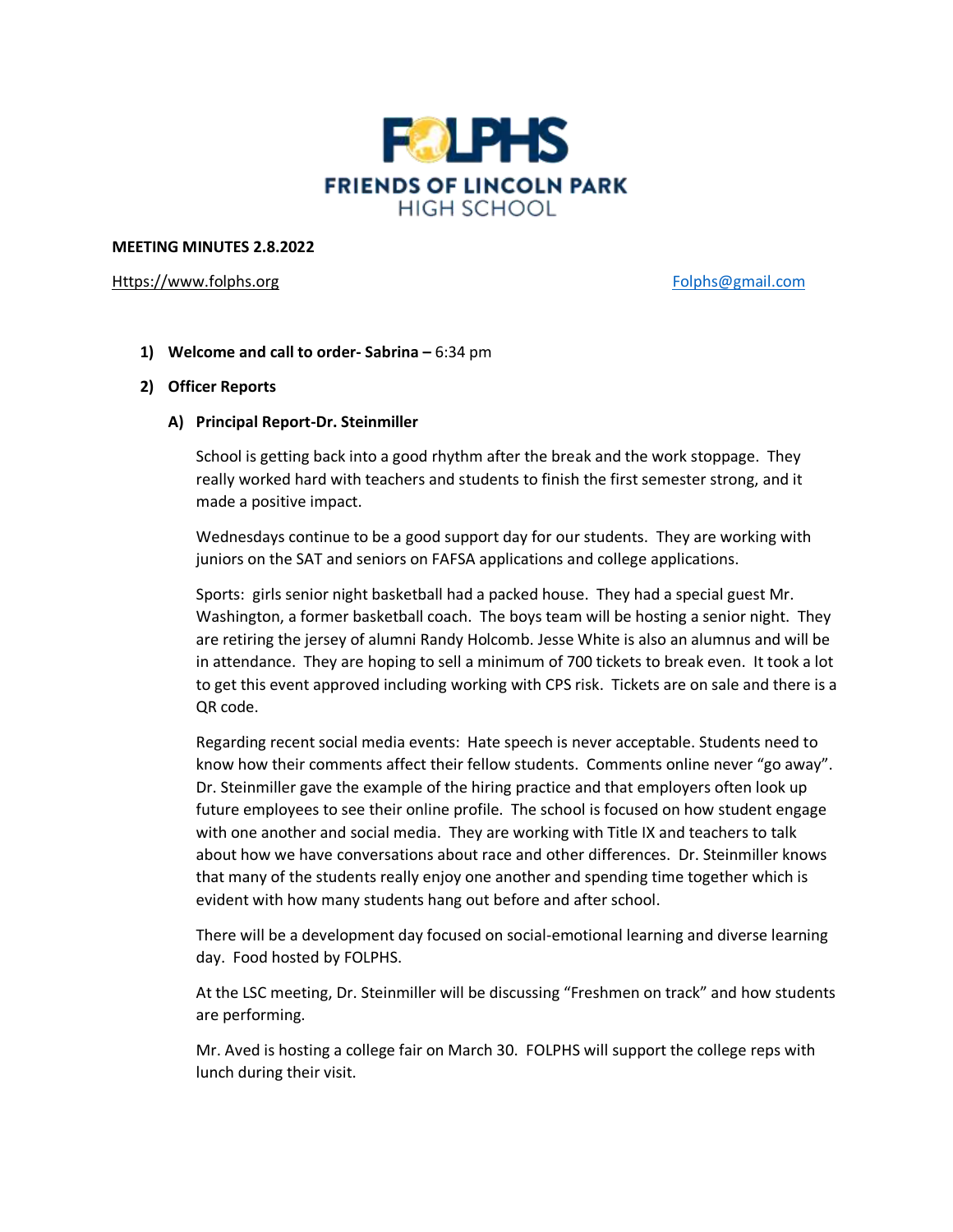The school is looking at creating murals before the back-to-school bash in the fall. They want to have local artists create the murals. The hope is to tie this in with the Visual Arts program and create an on-going project/yearly project and legacy of art at the school. They are looking at the school with Mr. Hills to figure out where the murals could go. The bathrooms are also a focus of aesthetic improvement as students have been putting up graffiti. Sabrina is in favor of anything that improves the look of the bathrooms and asked how the FOLPHS can help.

## **B) President's Report-Sabrina Spitznagle**

FOLPHS is focused on creating positive conversations and noting all the good things going on at LP. Kristen noted that many of these negative things happen at other schools, but somehow LP is the only one in the news. She asked that this be discussed at the LSC meeting on Thursday. We need to encourage the positive promotion of LP and our students. One event does not define the school.

At the Boys basketball event on February 16, there will not be physical tickets for people who purchased them through Aspen - we will have a list of names. Team members sold tickets, and those people will have physical tickets. Vaccination cards will need to be shown. Ms. Lopez has a QR code for tickets. Beth has volunteered to help with tickets/check in and several other FOLPHS members have volunteered to help with spirit wear. Dr. Steinmiller will host an orientation before the event. This event has sparked conversations about increasing events focused on Alumni. Michelle suggested getting past alumni as speakers for students and/or parents. Someone mentioned calling it "LP Talks" (like Ted Talks). Dr. Steinmiller will discuss this with Ms. Sulpeveda. Sabrina will reach out to our alumni list. The DEI Committee also has a list of speakers if we want to host a speaker related to DEI and the social media issues.

Sabrina thanked Sara for donating her book to the auction. She is also very excited for everyone to see the Lions. The group got a preview of photos of several of the Lions.

Marquees are selling and the design is done by Mr. Hardesty. They look amazing.

**C) Vice President's Report – Kristen Feurer**- No report.

# **D) Treasurer's Report- Christina Sciarrotta-** No report. Not in attendance.

The report will be emailed to the Board. Christina no longer has a student at LP, so she is helping us until we find a replacement. Sabrina will ensure that the position description is posted.

# **E) Secretary- Misha Mann**.

Misha asked for an approval of the meeting minutes from January. Sabrina made a motion to approve the minutes. Eury seconded and all voted in favor. The motion passed.

# **3) Committee/Director Reports:**

**A) Pledge Drive/Brick Campaign Committee Report- Eury Chrones**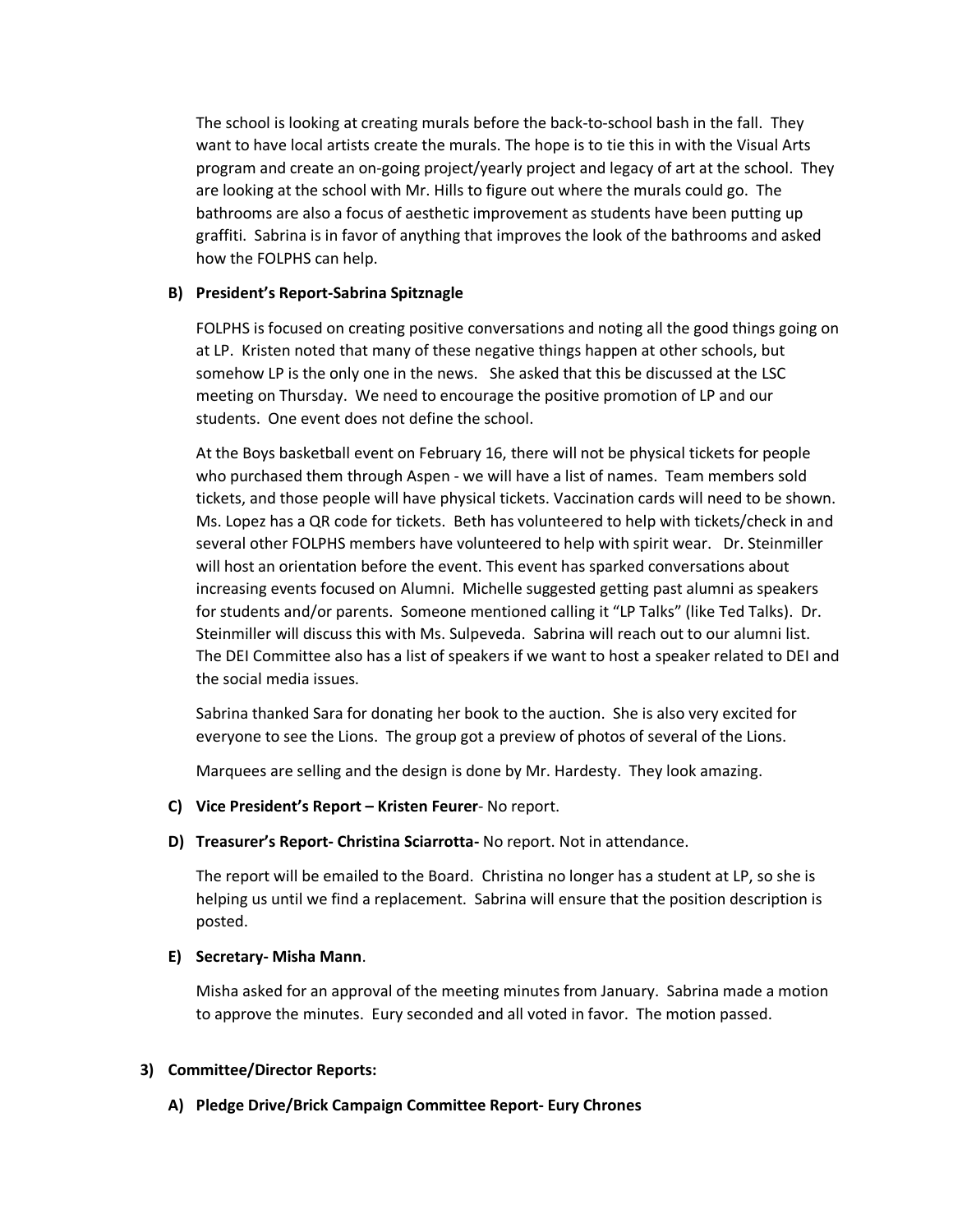Eury is reviewing the list of brick sales to ensure that every brick sold was installed and to ensure that there are not any additional mistakes on the text for the bricks. So far, they know that Kristen's brick is missing, and Christy's brick had an error. The review will also include a physical audit.

### **B) Teacher Appreciation Committee Report- Kristen Feurer and Sabrina Spitznagle**

FOLPHS left Valentine's Day candy in the main office and the office in the freshman building for the teachers and staff.

# **C) Spirit Wear Committee Report- Luisa Shortall**

Luisa will not be in her position next year. She is looking for one to two replacements as this is a big job. Therese Matheny has been helping and might be interested in continuing next year. Luisa will create a write up so the position can be posted.

In January there was \$1,000 of product sold. Luisa needs to order replacements. Pants were sold out.

Luisa has been discussing a physical store location with Dr. Steinmiller. They have found a couple locations but think that a storage room near the main lunchroom can be repurposed for the store. They would love to eventually have a store in the freshmen building, but for now, will focus on the main building. There is space near the orchestra room. Maybe they can open a store in the Freshman building once a month? Dr. Steinmiller is exploring having students from the Cluster Program work in the store. They want to involve students in spirit wear sales. They are considering opening the store every Friday. The CP is currently using space in the kitchen. All extra space in the school is used for storage.

FOLPHS will be selling spirit wear at the Senior Night basketball game on February 16 at DePaul. Logistics might be tricky, but they have posted a Signup Genius and people are already signing up. Luisa and Dr. Steinmiller might be doing a site visit to assist in planning how things will work. Dr. Steinmiller assured us that we were not infringing on the LP Boosters t-shirt sales. They only sell one shirt.

There is interest in getting an athletic shirt. There is also interest in creating one student designed shirt each year. Students would submit a design and students would then vote on the winner. Dr. Steinmiller suggested partnering with a local artist and coordinating with the visual arts department. This would be a shirt for the entire school. There is usually a senior t-shirt, but seniors do not want that to be offered to the entire school population.

Luisa asked if FOLPHS will financially support the senior t-shirt? Ms. Glunz has inquired via email. Luisa will be handling the response to Ms. Glunz.

# **D) Social Media- Debra Sitar.** Not in attendance.

No updates currently. She is actively posting on social media and encourage everyone to post positive things happening at LP. With the two recent events both related to SM, it is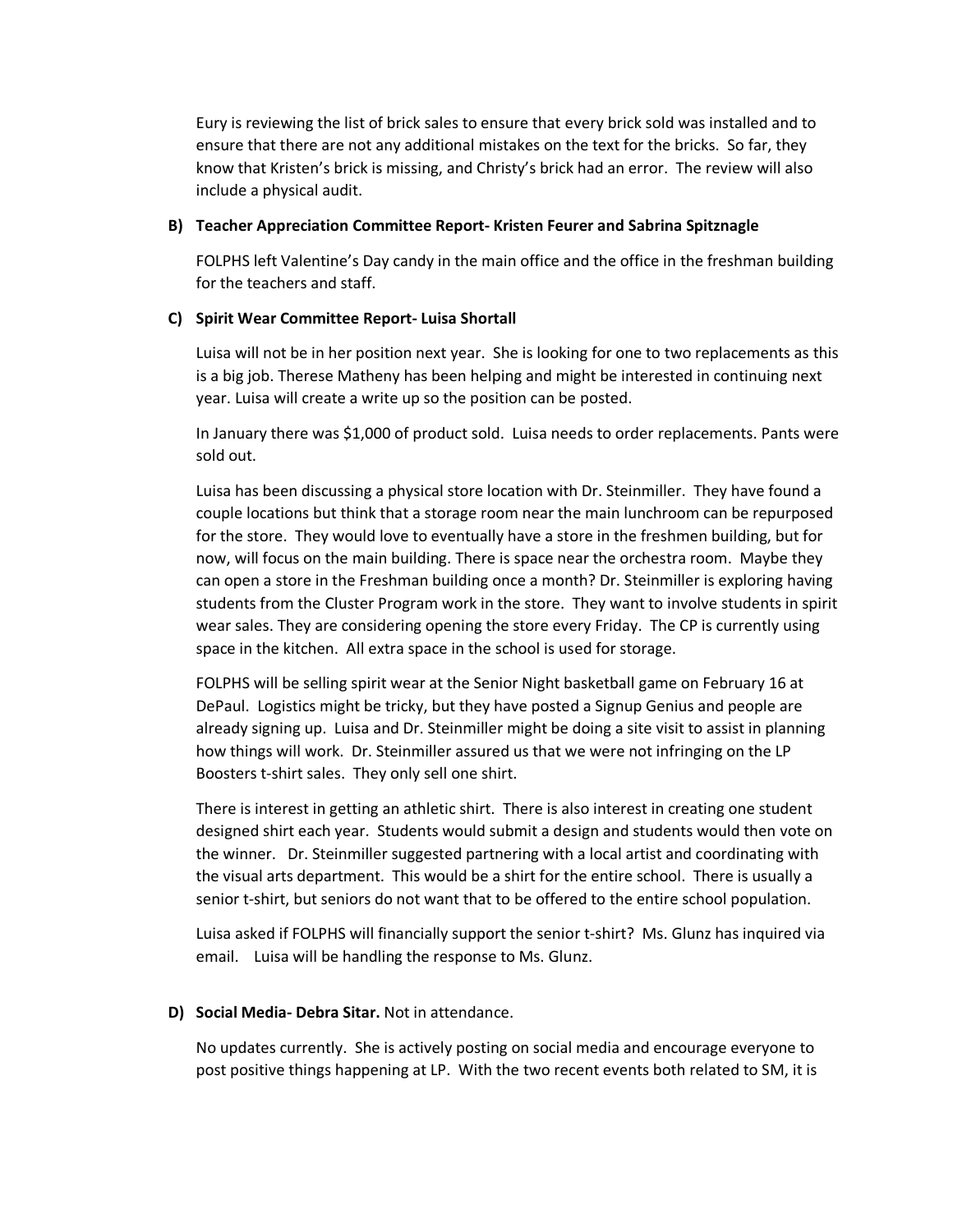important to share with our LP community and the community at large, that there are a lot of wonderful things happening at LP.

# **E) Marketing & Communications Report- Sara Shacter**

Sara will not be on the Board next year. She has reached out to the LP community and Yelena and Shanida will help on Marketing & Communications. Rebecca will continue to work on the website. Julie will continue to handle Spanish translation. Indira will handle graphic design as Christy Bauhs rolls off the committee.

# **F) Open House Committee Report -Michelle Berman and Beth O'Connor**

No report.

# **G) Fall Social/Spring Gala Committee Report- Suzanne Rovner and Kristen Feurer**

The spring parent event will be on Friday, March 4 at Galleria Marchetti. Tickets are on sale and prices increase tomorrow. We are hoping to sell 125 tickets in total. There are 42 tickets already sold. Attendees can purchase a ticket and help pay for a teacher's ticket. We have 16 teacher tickets currently. Teacher's spouses or significant others are eligible for a discounted ticket. Fall social was very well attended so we are hoping for a good turnout based on the fall event.

There will be 9 Lions. The Lions are 24" tall. Lions are completed and look great.

There will be food, open bar and entertainment including a performance from one of the choirs directed by Mr. Cooper and a performance from a scene of the school spring musical. They will also show the Open House video.

Sara will work on the verbiage related to vaccination.

Every committee member is encouraged to get 3 donations for the auction. The lions will start at \$250 and have a "buy now" option for \$1000. Kristen asked Dr. Steinmiller what other "free" items they can auction off like the tickets to graduation? February 18 is the deadline for donations. You can bring the items to school or contact Kristen and she will pick them up. The auction goes live February 21 and will close March 3. We will have a paddle raise and the lions auctioned at the event. There will be a minimum bid, raise and buy now option.

Rebecca suggested getting NBA items for Randy Holcomb to sign so that they can be auctioned off at the event. Maybe some posters and balls. Sabrina will ask Coach Jennings.

# **H) Wish List Committee- Sabrina Spitznagle**

No update.

# **I) Diversity, Equity, and Inclusion Committee- Venecia Sanchez and Julie Molina**

The committee has an email address: [FOLPHSDEI@gmail.com](mailto:FOLPHSDEI@gmail.com)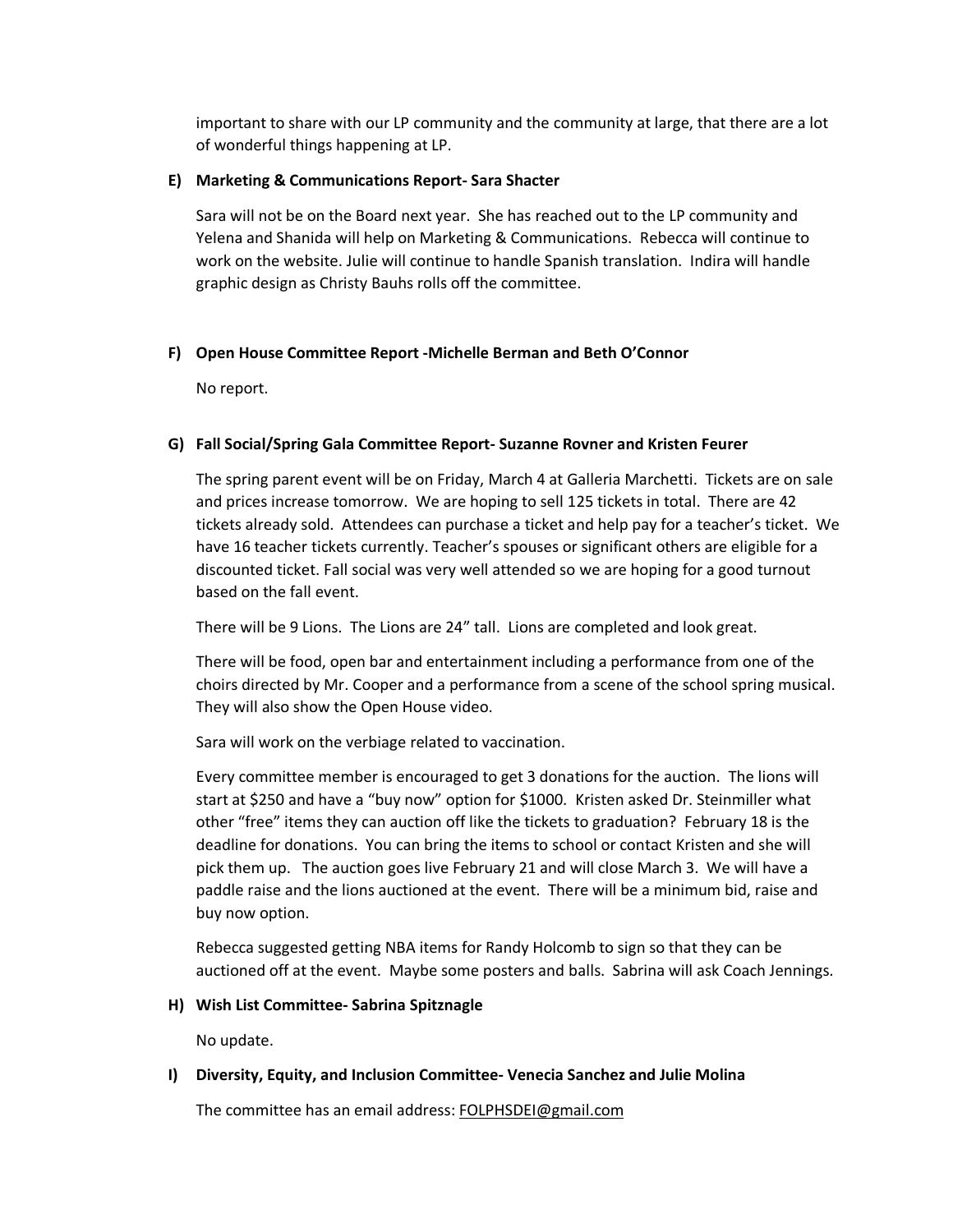Considering the social media video posted, the DEI would like to host a speaker for the parents. Sabrina mentioned to Dr. Steinmiller that the FOLPHS would be happy to help host an event for parents. There is a lot of opportunity for increasing communications and opening good conversations to use these two events as a learning and growth event. They have heard from parents, and they are worried about the video and asking how to talk to their children about it. Mr. Golebiewski, our Director of Climate and Culture, and Ms. Sulpeveda, are working on ways to address this, and perhaps they also could talk to parents – they have so far only been focused on parents and students. Venecia and Julie would like to offer resources for the parents and want to make change by opening up awkward conversations.

Black history link for translation was sent to Rebecca for posting on the website. Venecia mentioned that the committee has not met for the past couple months due to the holidays. They are continuing to work on the cookbook.

### **J) Community Fundraising- Jodi Torzewski**

Is waiting to hear from a possible location. There was a snafu with Lou Malnati's that has been resolved. Oasis Face Bar, owned by an LP mom, has offered to donate 15% of all goods and services back to LP for the month of February. Cilantro will be our location for March 11. They are hoping to have the fundraiser active during lunchtime since many of the students like to go there for lunch.

### **I) International Baccalaureate Liaison- Venecia Sanchez**

All students have been registered for their exams. There are 300 students registered for 3500 exams and assessments.

Ms. Tookey mentioned that they are discussing when acceptance letters come out. It is a good time to recruit for FOLPHS. She also mentioned that at or before graduation would be a good time and that maybe at a meeting in August.

## **K) LSC Liaison- Rebecca Eden and Sabrina Spitznagle**

No report from Rebecca or Sabrina. Only note is the meeting is Thursday, February 10 at 6 pm not 6:30 pm.

### **3) Old Business:**

No old business.

### **4) New Business**:

It was suggested that we clean up the email blast from LPHS to remove families no longer in attendance at the school.

Eury suggested that LPHS create a recording studio at school and that we raise funds to support its creation. She thinks it is a natural addition to the school and would help the school's music program stand out. Artists and musicians could use the space as could our theater and music program students. Everyone was in favor of her exploring this as an option. She thought that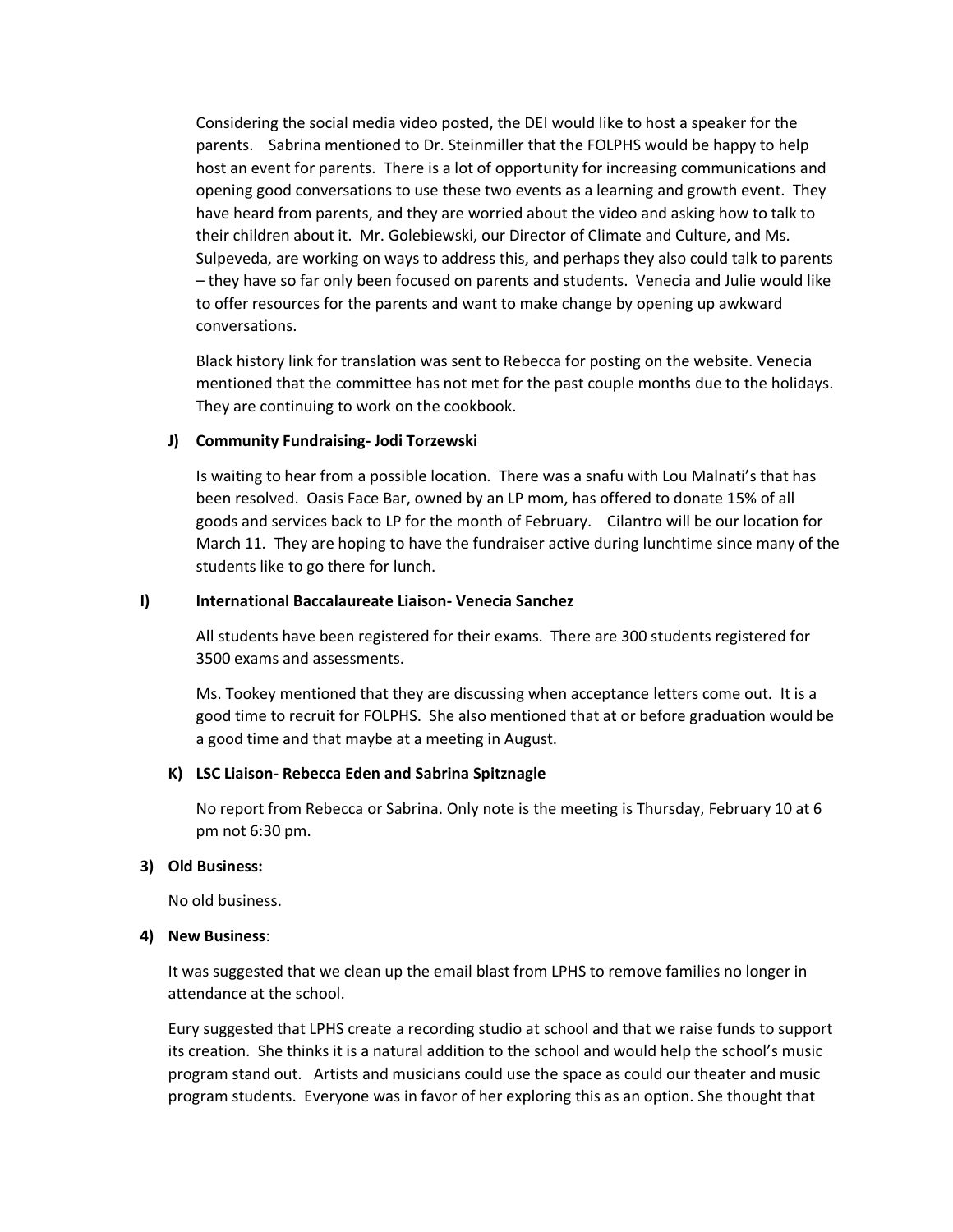this would dovetail nicely with the improvements that Stage Right is doing for our Auditorium which includes bathrooms and support spaces.

Sara mentioned that the school musical is selling flowers and doing ads in their program. Does FOLPHS want to do an ad? They have asked if the FOLPHS would help them with the flower vendor since they are not a CPS approved vendor.

Next meeting will be held March 8 at 6:30 pm. The meeting with be in-person and on Zoom.

We need to find another date for the April meeting as it is during spring break. The LSC is moving their meeting as well.

**5) Adjourn- 8:14 pm**

# **ATTENDANCE**

| <b>FOLPHS Board and Committee Members 2021-</b><br>2022 |             |             |                            |
|---------------------------------------------------------|-------------|-------------|----------------------------|
| <b>Board Members (Voting Members)</b>                   |             |             |                            |
| President and Teacher Appreciation Co-Chair             | Sabrina     | Spitznagle  | spitznagle98@gmail.com     |
| Vice President/Lion Pride Party Co-Chair                | Kristen     | Feurer      | kastoj@aol.com             |
| Secretary                                               | Misha       | Mann        | misha.mann@gmail.com       |
|                                                         |             |             |                            |
| <b>At-Large Board Members (Voting Members)</b>          |             |             |                            |
| Marketing & Communications Chair                        | Sara        | Shacter     | sfshacter@gmail.com        |
|                                                         |             |             | eurydice.chrones@hangar-   |
| Pledge Drive/Brick Donation Chair                       | Eury        | Chrones     | 12.com                     |
| <b>LSC Liaison</b>                                      | Rebecca     | Eden        | rebeccaeeden@gmail.com     |
|                                                         |             | Sanchez     |                            |
| IB Liaison/DEI Committee Chair                          | Venecia     |             | Vsanchez88@sbcglobal.net   |
| Spirit Wear Chair                                       | Luisa       | Shortall    | lfshortall@sbcglobal.net   |
| Fall Parent Social/Lion Pride Party Co-Chair            | Suzanne     | Rovner      | rovnerfamily@gmail.com     |
| <b>DEI Committee Chair</b>                              | Julie       | Molina      | Julie_molina2000@yahoo.com |
|                                                         |             |             |                            |
| <b>Committee Chairs - nonmembers</b>                    |             |             |                            |
| Open House Committee Co-Chair                           | <b>Beth</b> | O'Connor    | bethoconnor@comcast.net    |
| Open House Committee Co-Chair                           | Michele     | Berman      | bermansm@sbcglobal.net     |
|                                                         |             |             |                            |
| <b>LPHS Administrators and Staff</b>                    |             |             |                            |
| Principal                                               | Dr Eric     | Steinmiller | easteinmille@cps.edu       |
| <b>IB Director</b>                                      | Mary        | Tookey      | METookey@cps.edu           |

# **Other Attendees**

| <b>Attendees</b> | <b>Emails</b> |
|------------------|---------------|
|------------------|---------------|